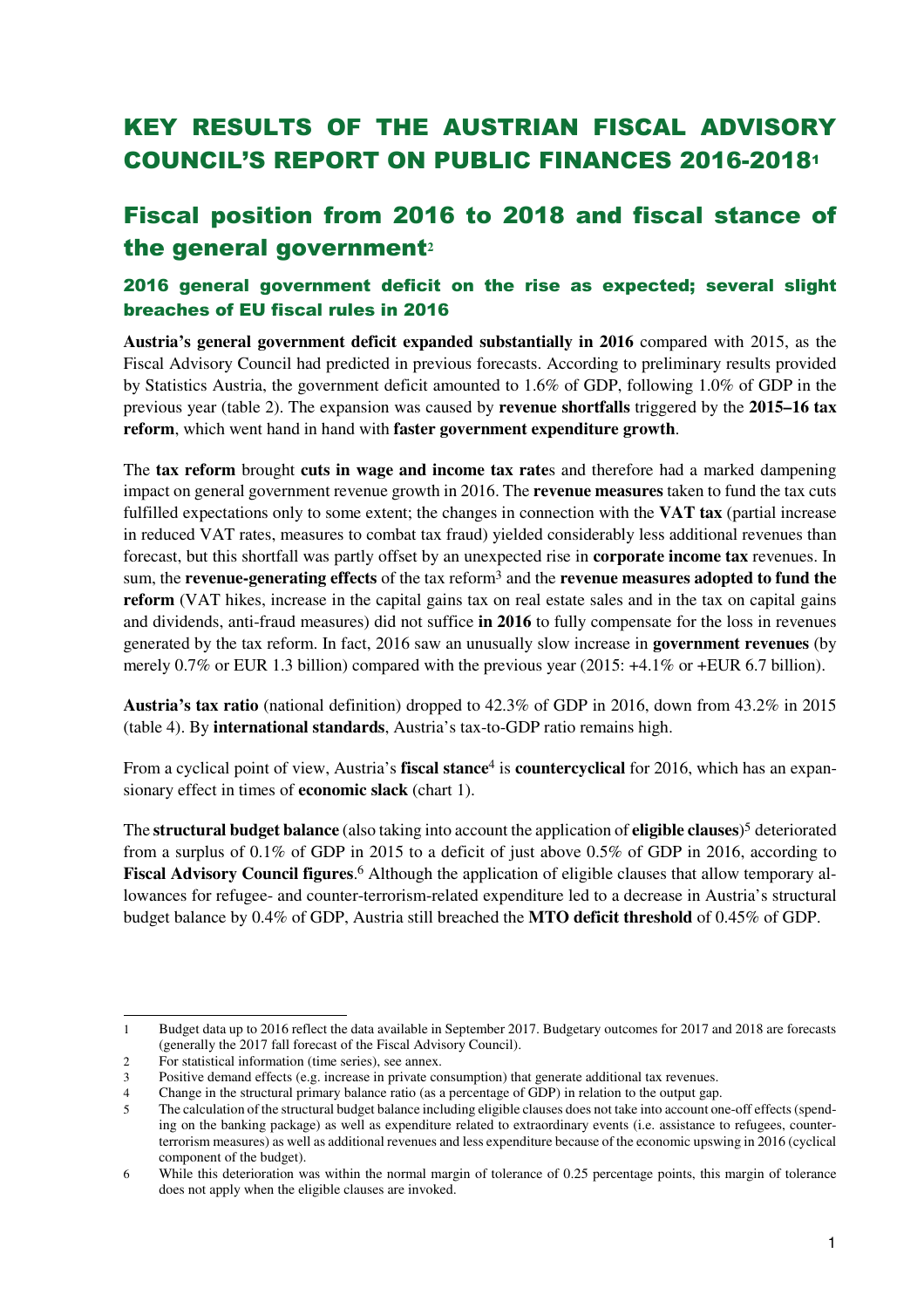#### Table 1: Assessment and preliminary results of Austria's budget path for 2016

|                |            | <b>Net lending/borrowing</b><br>20161 |        |            | Structural budget balance 2016 <sup>2</sup> |        |
|----------------|------------|---------------------------------------|--------|------------|---------------------------------------------|--------|
| % of GDP       | <b>MoF</b> | <b>FISK</b>                           | EC     | <b>MoF</b> | <b>FISK</b>                                 | EC.    |
| 2015           | $-1.4$     | $-2.2$                                | $-1.6$ | $-0.5$     | $-1.4$                                      | $-1.0$ |
| April/May 2016 | $-1.6$     | $-2.0$                                | $-1.5$ | $-0.9$     | $-1.5$                                      | $-0.9$ |
| 2016           | $-1.4$     | $-1.5$                                | $-1.5$ | $-0.9$     | $-1.1$                                      | $-1.0$ |
| April/May 2017 | $-1.6$     | $-1.6$                                | $-1.6$ | $-1.0$     | $-1.0$                                      | $-1.0$ |
| 2017           | $-1.6$     | $-1.6$                                | $-1.6$ | $-0.9$     | $-0.9$                                      | $-1.0$ |

1) General government budget balance according to the ESA 2010.

Source: Ministry of Finance (Stability Programme and Draft Budgetary Plan), FISK (fiscal forecast), EC (economic forecast), Statistics Austria. 2) Including additional cost of assistance to refugees and of counterterrorism measures.

### Table 2: Budget balances of the subsectors of the general government, 2014 to 2018

|      | <b>Central government</b> |                 | State governments Local governments<br>(excl. Vienna <sup>1</sup> ) |                 | (incl. Vienna <sup>1</sup> ) |           | <b>Social security funds</b> |                 | <b>Total</b> |                 |
|------|---------------------------|-----------------|---------------------------------------------------------------------|-----------------|------------------------------|-----------|------------------------------|-----------------|--------------|-----------------|
|      |                           | bn EUR % of GDP |                                                                     | bn EUR % of GDP | bn EUR                       | % of GDP  |                              | bn EUR % of GDP |              | bn EUR % of GDP |
| 2014 | $-9.2$                    | $-2.8$          | 0.1                                                                 | 0.0             | $-0.1$                       | 0.0       | 0.3                          | 0.1             | $-9.0$       | $-2.7$          |
| 2015 | $-3.9$                    | $-1.1$          | 0.2                                                                 | 0.1             | 0.0                          | 0.0       | 0.1                          | 0.0             | $-3.6$       | $-1.0$          |
| 2016 | $-4.5$                    | $-1.3$          | $-1.3$                                                              | $-0.4$          | $-0.2$                       | $-0.1$    | 0.2                          | 0.1             | $-5.8$       | $-1.6$          |
| 2017 | ٠                         | $\bullet$       | $\bullet$                                                           | $\bullet$       | $\bullet$                    | $\bullet$ | $\cdot$                      | $\bullet$       | $-2.6$       | $-0.7$          |
| 2018 | $\cdot$                   | ۰.              | $\cdot$                                                             | ٠               | $\cdot$                      | ٠         | $\cdot$                      | ٠               | $-2.5$       | $-0.6$          |

1) In the Austrian Stability Pact, Vienna (as state and local government) is included in the state government level. Source: Statistics Austria, Austrian Institute of Economic Research (GDP) and Fiscal Advisory Council's fall forecast (2017 and 2018).

#### Table 3: Budget balances and structural balances of the general government, 2014 to 2018

|          | <b>Net</b>        |        | <b>Structural budget</b> |           | <b>Structural budget</b>            |           |  |  |
|----------|-------------------|--------|--------------------------|-----------|-------------------------------------|-----------|--|--|
|          | lending/borrowing |        | balance                  |           | balance incl. clauses <sup>1)</sup> |           |  |  |
| % of GDP | <b>FISK</b>       | ЕC     | <b>FISK</b>              | <b>EC</b> | <b>FISK</b>                         | <b>EC</b> |  |  |
| 2014     | $-2.7$            | $-2.7$ | $-0.7$                   | $-0.8$    |                                     | $-0.8$    |  |  |
| 2015     | $-1.0$            | $-1.0$ | 0.1                      | $-0.3$    | 0.2                                 | $-0.2$    |  |  |
| 2016     | $-1.6$            | $-1.6$ | $-0.9$                   | $-1.0$    | $-0.5$                              | $-0.6$    |  |  |
| 2017     | $-0.7$            | $-1.0$ | $-0.6$                   | $-0.9$    | $-0.2$                              | $-0.5$    |  |  |
| 2018     | $-0.6$            | $-0.9$ | $-1.0$                   | $-1.0$    | $-0.7$                              | $-0.7$    |  |  |

1) Including additional cost of assistance to refugees and of counterterrorism measures.

Source: Statistics Austria, Austrian Institute of Economic Research (GDP), European Commission's and Fiscal Advisory Council's fall forecast 2017.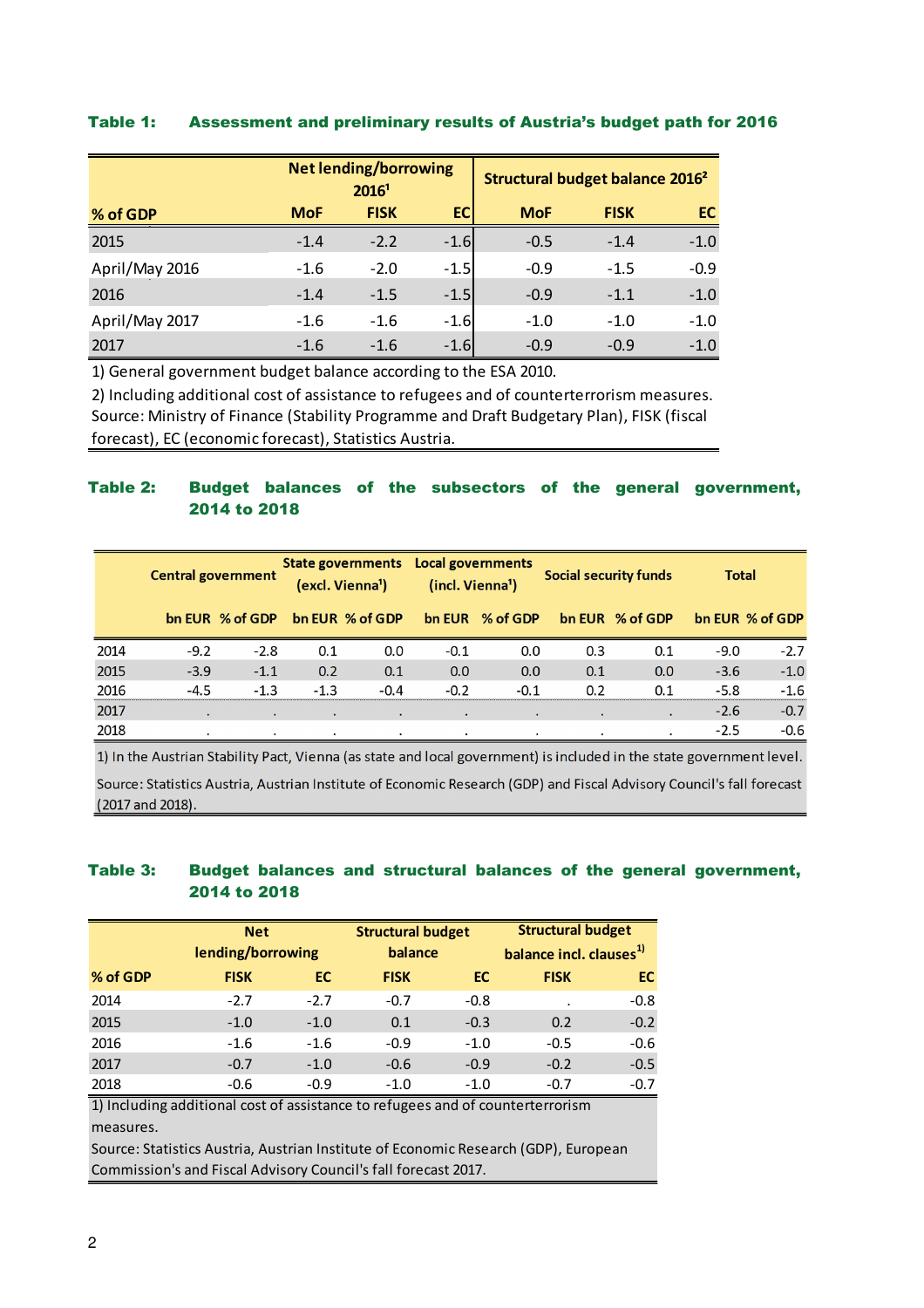The European Commission's current autumn forecast confirms the assessment described above, expecting a structural deficit 0.1 percentage point above the ratio forecast by the Fiscal Advisory Council.

With regard to the **structural budget balance** and **fiscal stance** parameters it must be noted that the figures provided are analytical results that critically depend on the potential output, which, in turn, is typically subject to revision (even if past data are used).

### Table 4: Government ratios: general government total expenditure, revenue and taxes, 2014 to 2018 (% of GDP)

| % of GDP                                            | 2014 | 2015 | 2016 | 2017 | 2018 |
|-----------------------------------------------------|------|------|------|------|------|
| Expenditure <sup>1</sup>                            | 52.3 | 51.0 | 50.7 | 49.4 | 48.8 |
| Gross capital formation                             | 3.0  | 3.0  | 3.0  | 3.0  | 3.0  |
| Interest payments                                   | 2.4  | 2.3  | 2.1  | 1.8  | 1.6  |
| Revenue <sup>1</sup>                                | 49.6 | 49.9 | 49.1 | 48.6 | 48.1 |
| Tax revenue (national definition) <sup>2</sup>      | 42.8 | 43.2 | 42.3 | 42.0 | 41.7 |
| Tax revenue (international definition) <sup>3</sup> | 43.5 | 43.8 | 42.9 | 42.6 | 42.3 |

1) Interest payments excluding swap transactions.

 $\overline{a}$ 

3) National tax revenue and imputed social contributions. 2) General government tax revenue including actual social contributions (compulsory contributions only; ESA codes: D2+D5+D611+D91-D995); including EU own resources.

Source: Statistics Austria, Austrian Institute of Economic Research (GDP) and Fiscal Advisory Council's fall forecast (2017 and 2018).

Furthermore, Austria **failed to** comply with the **expenditure rule** in 2016 (table 5). **Government expenditure** rose by EUR 3.5 billion (i.e. 2.0%) despite significantly less spending on the banking package (–EUR 2.1 billion compared with 2015) and **declining interest payments** on government debt given the low interest rate environment (2016: –EUR 0.6 billion). This increase was mainly attributable to several economic policy measures and changes in overall conditions as a result of which expenditure grew at 4%, a rate beyond that of nominal economic growth in three key areas: **social security** (related, inter alia, with assistance for asylum seekers, a one-off payment of EUR 100 to pensioners and increased participation in subsidized part-time working schemes for older employees), **health care** (i. a. increased benefits in long-term care and the effects of changes in employment regulations for doctors) as well as **investment in infrastructure and security** (including investment in the Austrian Federal Railways, broadband connectivity, the Austrian armed forces and the police). The **government expenditure ratio** came to 50.7% of GDP in 2016 (2015: 51.0% of GDP).

Austria's **budget positions** deteriorated **at all levels of government** in 2016. At the federal level, a Maastricht deficit of 1.3% of GDP was recorded (2015 deficit: 1.1% of GDP), while the regional governments posted a deficit of 0.4% of GDP (2015 surplus: 0.1% of GDP) and the local government deficit stood at 0.1% of GDP (2015 deficit: 0.0% of GDP). The deterioration at the **regional level** is primarily attributable to a **one-off effect** related to the **Carinthian settlement payment fund** (Kärntner Ausgleichszahlungs-Fonds, KAF), repercussions from the 2015–16 **tax reform** (**less federal tax revenues** to be shared with regional and local governments) and a substantial rise in expenditure on social transfers to households in connection with the immigration of refugees. The winding down of HETA had a **one-off effect** on **Carinthia's** Maastricht deficit, increasing it to some EUR 1.2 billion or 0.3% of GDP and accounting for about 70% of the deterioration of the government budget position at the regional level.<sup>7</sup>

<sup>7</sup> This payment is considered to be an intra-government transfer and therefore has no impact on the general government budget deficit.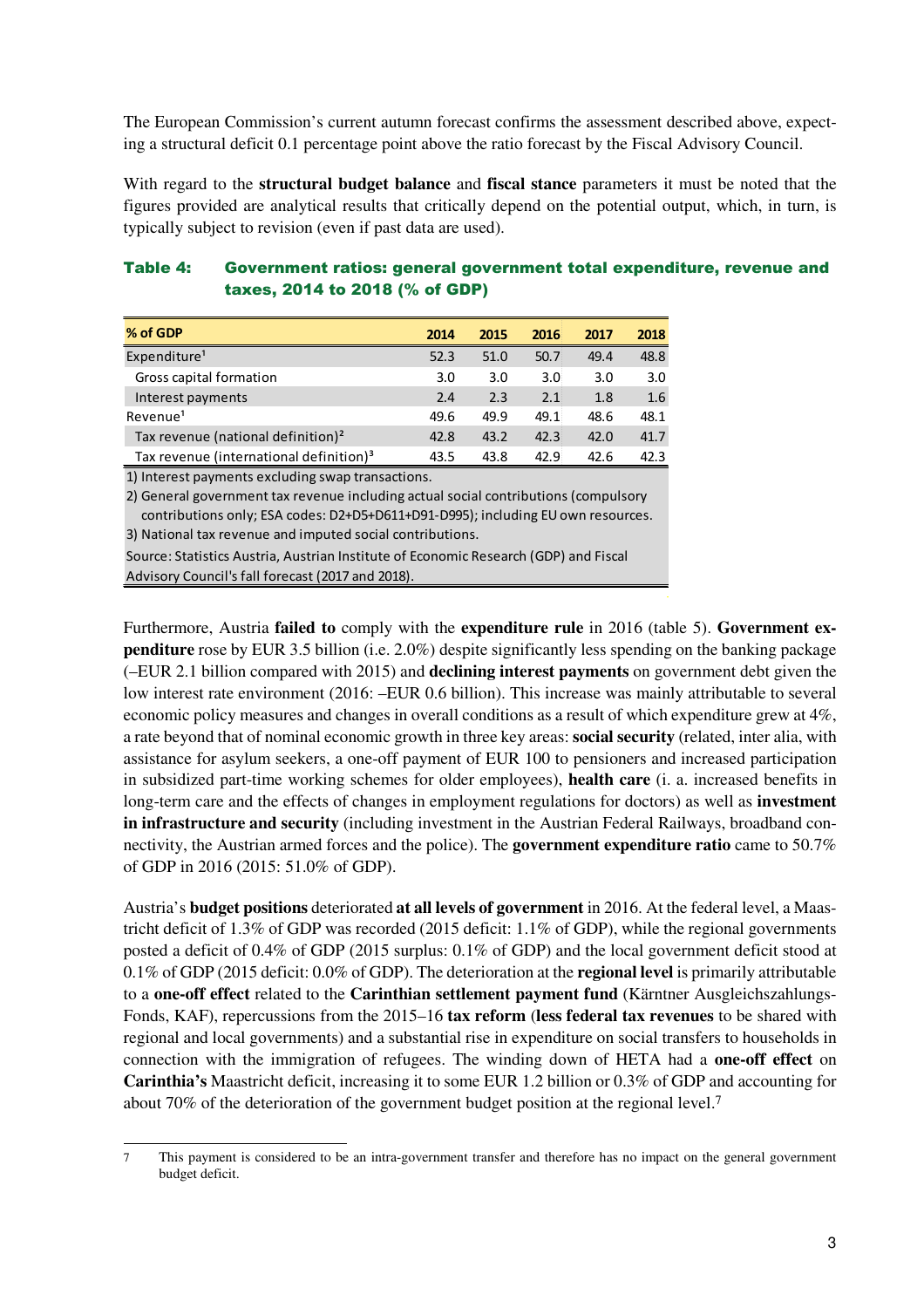## Structural primary balance of gen. govnt. and output gap 2007 to 2018 Figure 1

Change of structural budget balance in % of GDP (y-axis)



Source: Statistics Austria, WIFO and FISK autumn forecast (for 2017 and 2018).

## General government deficit and its components 2014 - 2018 Figure 2



4 Source: Statistics Austria, WIFO and FISK autumn forecast (for 2017 and 2018).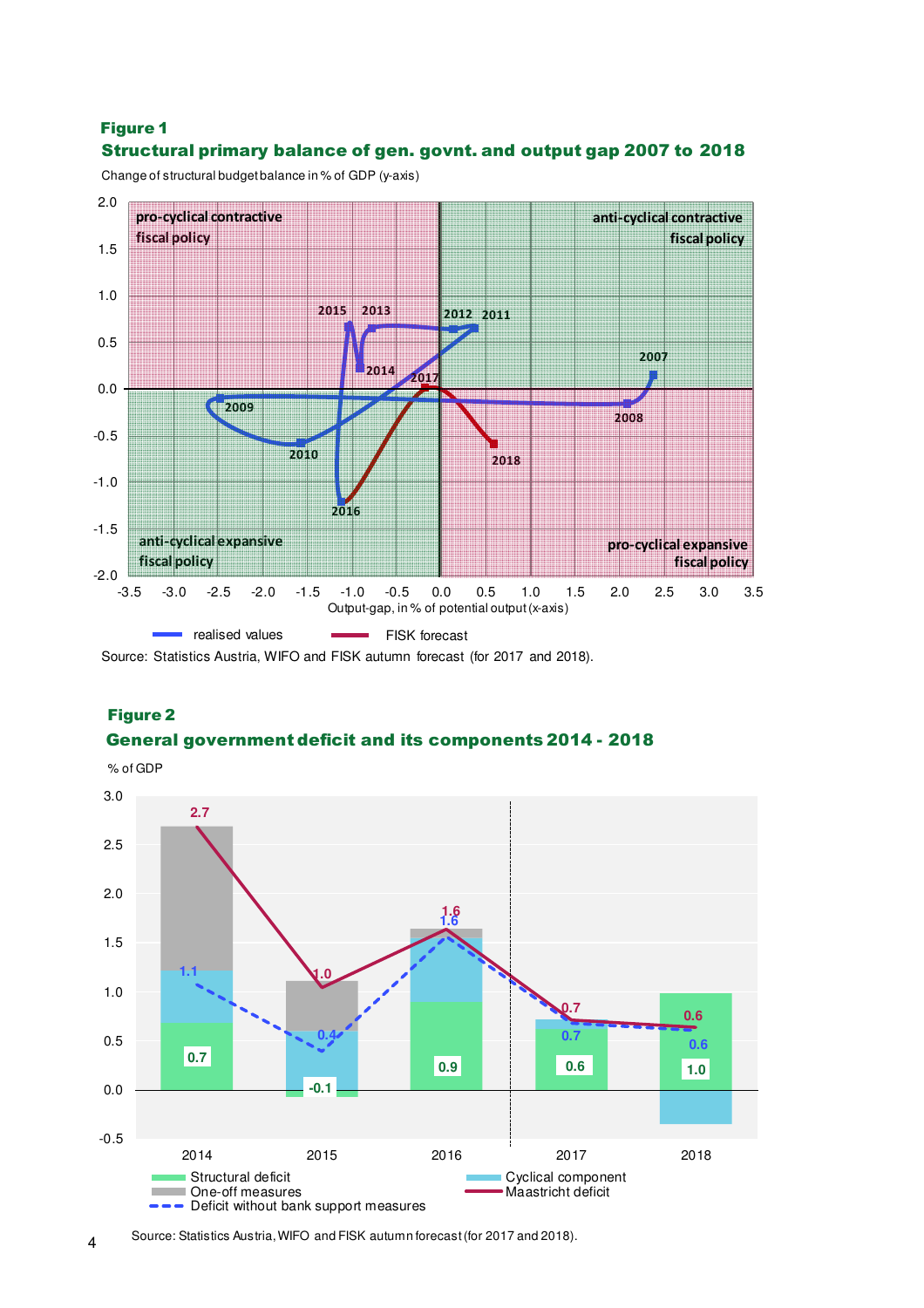## Austria's fiscal position improves in 2017 on the back of economic upswing; fiscal rules expected to be largely complied with

**Government revenues** are set to **increase at a considerably faster pace** – by 3.8% or EUR 6.7 billion – in **2017**, according to the Fiscal Advisory Council's fall forecast. General government revenue growth has been driven by the significantly better performance of all relevant **macroeconomic indicators** and the fact that the **shortfall in tax revenues** caused by the cuts in wage and income tax rates is **no longer relevant**. 8 In addition, the contribution of the non-indexation of the tax system to revenue growth is gradually increasing over the forecast horizon 2017–18 owing to higher wages and inflation rates (the nonindexation of the tax system causes wage and income taxes to rise disproportionately more quickly due to bracket creep on the one hand and to be dampened by the disproportionately slower growth of revenues from quantity taxes). At the same time, revenue growth is expected to be dampened by the gradual reduction of **nonwage labor costs** (by the reduction of employers' contributions to the Family Burden Equalization Fund) in 2017 and 2018 and the slow growth of **revenues in categories** that tend to be **acyclic** (including other current transfers and investment income).

**Nominal government expenditure growth** is forecast to reach about the same rate in 2017 (+1.9%) as in 2016 (+2.0%) against the background of **numerous fiscal spending measures** (in particular measures to stimulate the labor market and investment, such as payments for employers creating new jobs, the municipal investment program and subsidies for start-up companies, which total 0.3% of GDP). The relatively moderate increase in government expenditure growth expected by the Fiscal Advisory Council is mostly attributable to slower price growth in 2016, which determined the increase in important expenditure items in 2017 (intermediate goods, compensation of government employees (1.3% salary increase for central, regional and local government employees) and spending on pensions (0.8% increase in pensions under the statutory scheme provided for by the General Social Security Act)). In addition, the number of accommodated asylum seekers decreased in 2017, which went hand in hand with a small decrease in public spending in this area. Furthermore, thanks to the low-interest environment, interest payments on government debt declined markedly (–EUR 0.7 billion) given high amounts of refinancing volumes.

From a cyclical point of view, Austria's **fiscal stance** is **neutral** in 2017 as the economy is operating at close to full capacity (chart 1).

In sum, general government revenue and expenditure growth is expected to generate a **Maastricht deficit** of 0.7% of GDP in 2017, after 1.6% of GDP in 2016. 9 Factoring out **cyclical effects** would result in a significantly smaller contraction of the deficit in 2017. According to the fall forecast of the Fiscal Advisory Council, the **structural deficit (including eligible clauses)** amounts to 0.2% of GDP in 2017 (2016: –0.5% of GDP). Thanks to the improvement in the fiscal position, Austria is expected to **largely fulfill** the various **EU fiscal rules** in **2017**.

The **current autumn forecast of the European Commission** for Austria for 2017 yielded a higher Maastricht deficit (–1.0% of GDP) and a considerable lower improvement of the **structural deficit** (– 0.5% of GDP including eligible clauses) than forecast by the Fiscal Advisory Council. This notwithstanding, the European Commission expects Austria to comply with the MTO in 2017 (taking into account the eligible clauses).

 $\overline{a}$ 

<sup>8</sup> The changes in tax rates directly reduced payroll tax revenues in 2016.

<sup>9</sup> The upward revisions of economic data for 2017 have caused a 0.3% of GDP decrease in the Maastricht deficit as forecast by the Fiscal Advisory Council compared with the previous forecast of spring 2017.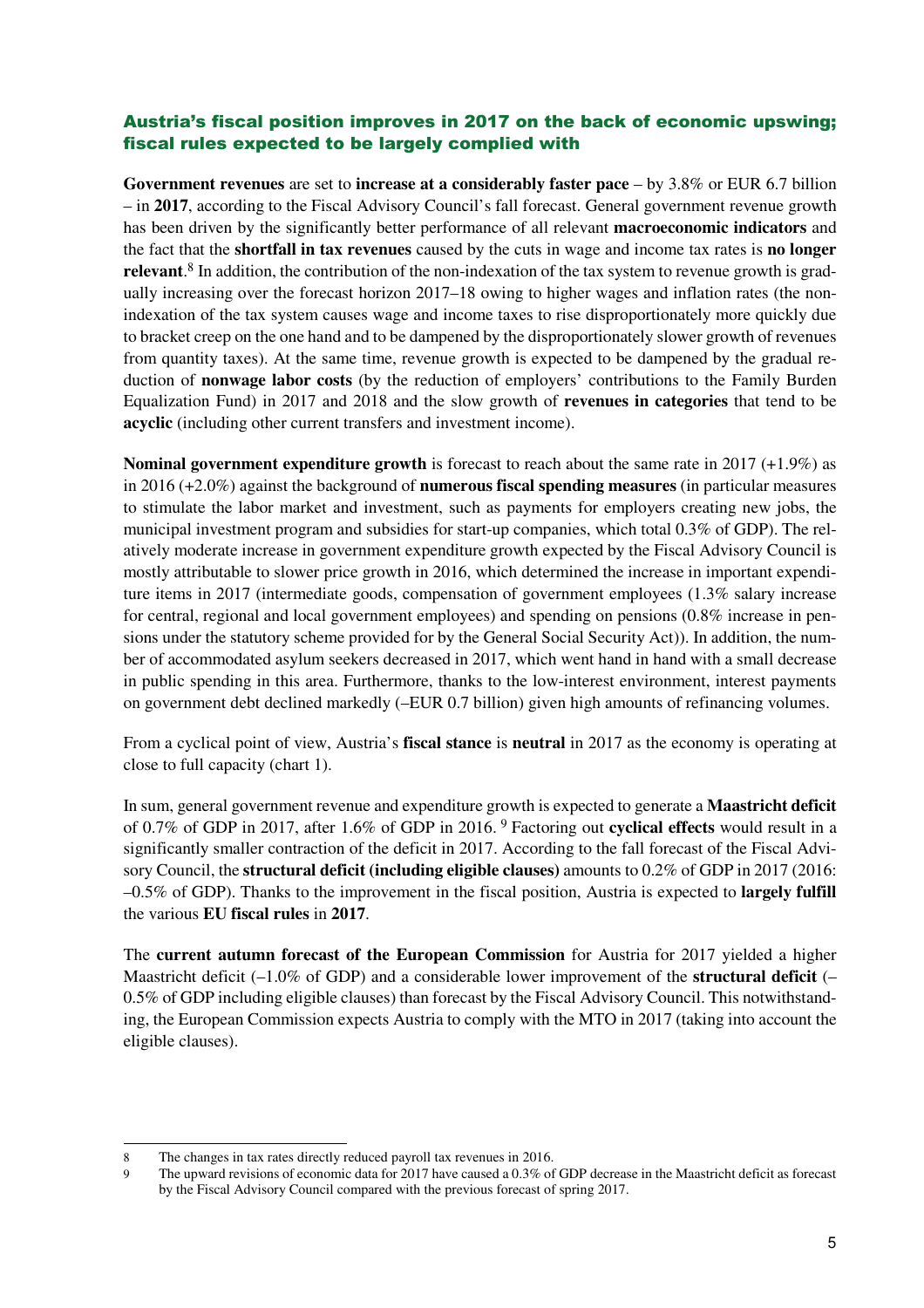## Despite benign economic conditions, several significant rule breaches cannot be ruled out in 2018 (unless countermeasures are taken)

**2018** is expected to be marked by **high fiscal spending** due to **measures adopted in previous years** and **robust economic growth**. According to the Fiscal Advisory Council's forecast for **2018**, the anticipated upswing will **boost revenues** (+3.7% or EUR 6.6 billion), which, however, will be offset by **faster government expenditure growth** (+3.5% or EUR 6.5 billion). Next to the cuts in nonwage labor costs and the bank tax, the **economic policy measures** adopted by government toward end-2016 and in the 2017 election year will show their fiscal effects – to a large extent – only in 2018. These measures included, in particular, new subsidies for investment and the creation of new jobs (also for those in long-term unemployment), a higher than usual (additional) increase in pensions on average, the decoupling of long-term jobless benefits from partners' incomes and the abolition of legislation obligating third parties (i.e. family members) to contribute to care costs if necessary. They will raise the Maastricht deficit in 2018 by a total of EUR 2.2 billion or 0.6% of GDP. Consequently, the current Fiscal Advisory Council's forecast for 2018 predicts only a slight decrease in the **general government Maastricht deficit** to 0.6% of GDP (2017: –0.7% of GDP).

The costs arising from accommodating refugees and the banking package, one-off factors that have critically affected fiscal developments over the past few years, will de facto not have any additional budgetary effects in 2018.

From a cyclical perspective, the current estimates suggest that Austria is set to pursue an **expansive fiscal path in 2018**, unless additional countermeasures are taken, even though the domestic economy will be operating above normal capacity utilization levels.10 The **fiscal stance** is **procyclical in 2018** (chart 1).

The structural deficit is expected to increase to **1.0% of GDP in 2018**, according to the Fiscal Advisory Council's forecast. <sup>11</sup> If the additional costs caused by refugee immigration and counter-terrorism measures are taken into account, that is, if the eligible clauses in assessing compliance with the EU's fiscal rules are invoked, Austria will record a **structural deficit (including eligible clauses)** of 0.7% of GDP in 2018, hence **deviating from its MTO**.

The 4.4% **increase in government expenditure** projected for **2018 clearly exceeds the 2.6% threshold**. This also constitutes a **breach of the significance threshold** as defined by the EU (table 5). The aggregate measures of expenditure and hence these breaches reflect not only the increase in expenditure but also a decline in discretionary government revenues.

Given a projected rise in the structural deficit for **2018** by 0.4 percentage points and the fact that the eligible clauses will (in part) cease to be applicable, Austria will also **fail to meet its structural adjustment requirement** – which would be to cut the structural deficit by  $0.1\%$  – while managing to keep the deviation **just below the significance threshold.**<sup>12</sup>

A recent **review of the current fiscal situation** included an estimate of the 2018 structural deficit carried out by the Federal Ministry of Finance. Taking into account parliamentary decisions adopted on October 12, 2017, and technical adjustments, this estimate sees a structural deficit that is 0.4% of GDP higher than that anticipated in mid-October 2017 (1.1% of GDP, Federal Ministry of Finance estimate for 2018, table

 $\overline{a}$ 10 Given the improved economic outlook, the Fiscal Advisory Council's estimates for the 2018 output gap on the basis of WIFO's forecast of September 2017 is +0.6% and hence higher than the European Commission's estimates (+0.1%).

<sup>11</sup> In its current autumn forecast (November 2017), the European Commission projects the structural deficit to amount to 1.0% of GDP in 2016 and 2018 and to 0.9% of GDP in 2017.

<sup>12</sup> A deviation from the requirement or the MTO is considered to be significant if it amounts to 0.5 percentage in a one-year assessment or in a cumulative two-year assessment.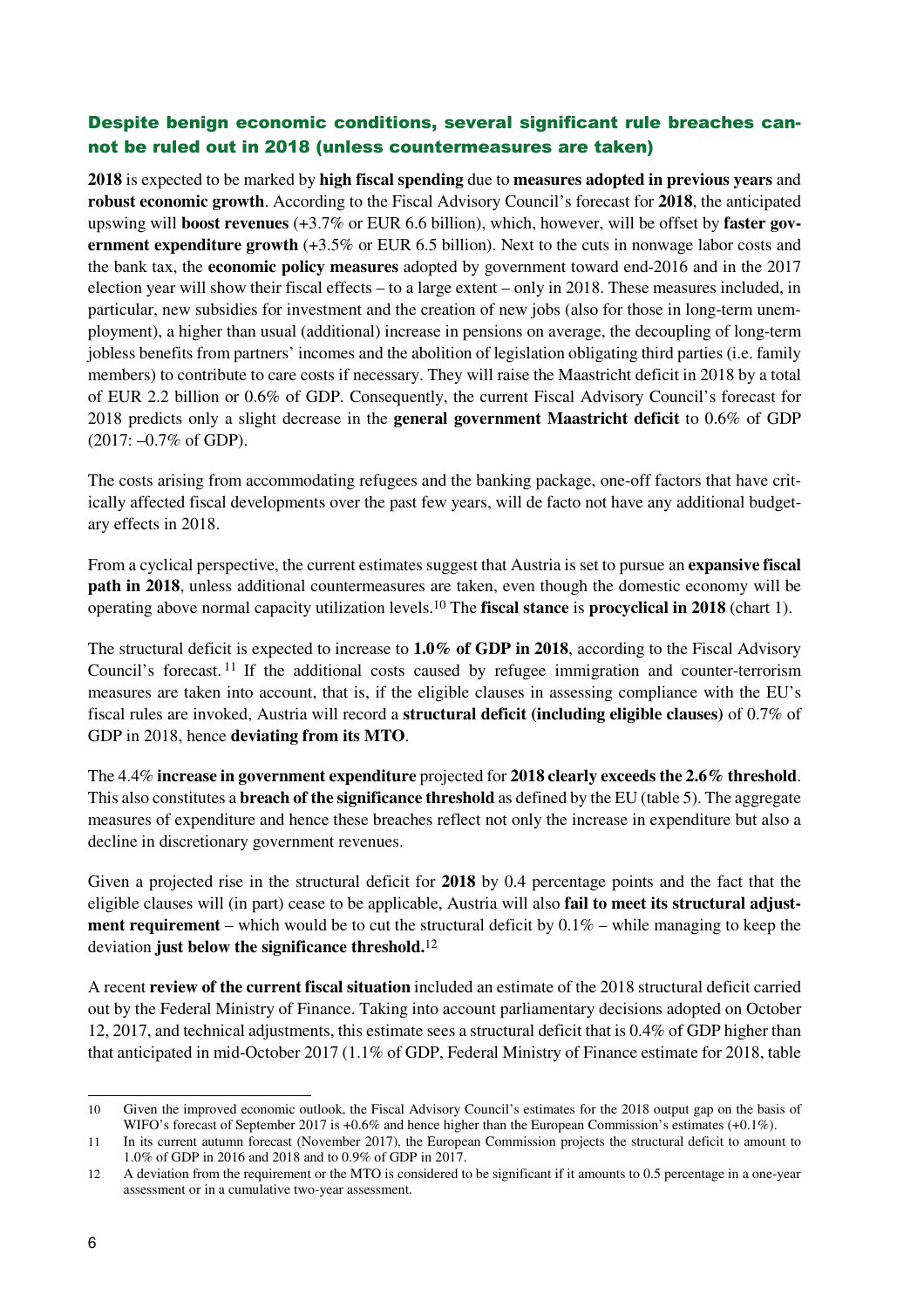5). This new estimate did not necessitate revising the estimates carried out by the Fiscal Advisory Council, however.

The **European Commission's current forecast** (November 2017) does **not** present a **brighter picture**  for 2018. In fact, it predicts the 2018 Maastricht deficit to reach –0.9% of GDP, a higher level than that calculated by the Fiscal Advisory Council. As regards the structural budget balance, the European Commission and the Fiscal Advisory Council project the same values. In a comparison of budget balances for 2017 and 2018, Austria ranks in the middle among the other euro area countries (chart 3).

### Debt ratio to drop sharply in 2017 and 2018

The Fiscal Advisory Council projects the **general government debt ratio** to drop to **77.8% and 74.5% of GDP** at end-2017 and end-2018, respectively, after 83.6% at end-2016. This **strong decline** by a total of 5.7 and 3.4 percentage points in 2017 and 2018, respectively, is mainly attributable to debt-reducing stock-flow adjustments of –2.7% and –0.5% of GDP and the increase in nominal GDP. The **GDP denominator effect** reduces the debt ratio by 3.8 and 3.5 percentage points in 2017 and 2018. The **stockflow adjustments of 2017** totaled as much as EUR 9.8 billion and are made up primarily of the following factors: nationalized banks' wind-down of assets (–EUR 6.5 billion, including the wind-down of HETA debt approved by the FMA in the amount of EUR 4.5 billion), the partial release of high cash reserves (– EUR 1.8 billion), the KAF's repurchase of another tranche of debt instruments issued by HETA (–EUR 1.0 billion), payments made by Bank Austria for transferring accrued pension rights under the bank's internal pension scheme to the pension system under the statutory scheme provided by the General Social Security Act (ASVG) (–EUR 0.8 billion) and continuously high premiums from over-par issues. In **2018**, the stock-flow adjustments will be lower than in previous years, amounting to EUR 1.8 billion, and mainly attributable to the ongoing wind-down of nationalized banks' assets and premiums from over-par issues. The overall effect of the **banking package** on Austria's debt level is expected to decrease from 10.9% of GDP at end-2016 to 9.5% and 7.3% of GDP at end-2017 and end-2018, respectively.

|                                                                        | <b>European Commission</b><br>estimate |              |                | <b>Fiscal Advisory Council</b><br>estimate |                |              | <b>Federal Ministry of</b><br><b>Finance estimate</b> |                |                |
|------------------------------------------------------------------------|----------------------------------------|--------------|----------------|--------------------------------------------|----------------|--------------|-------------------------------------------------------|----------------|----------------|
| <b>General government</b>                                              | 2016                                   | 2017         | 2018           | 2016                                       | 2017           | 2018         | 2016                                                  | 2017           | 2018           |
| Maastricht deficit of no more than 3% of GDP                           | ✓                                      | ✓            | $\checkmark$   | $\checkmark$                               | $\checkmark$   | $\sqrt{}$    | ✓                                                     | $\checkmark$   | $\checkmark$   |
| MTO (incl. eligible clauses) $1$                                       | ⊗                                      | $\checkmark$ | ⊗              | ⊗                                          | $\checkmark$   | $^{\circ}$   | ⊗                                                     | $\checkmark$   | $^{\circledR}$ |
| Structural adjustment of deficit ratio                                 | ✓                                      | $\checkmark$ | $\circledR$    | $\circledR$                                | $\checkmark$   | $\circledR$  | $\circledR$                                           | ✓              | $\circledcirc$ |
| Government expenditure growth                                          | $^{\circledR}$                         | ⊗            | $^{\circledR}$ | $^{\circledR}$                             | $^{\circledR}$ | $\otimes$    | $^{\circ}$                                            | $^{\circledR}$ | $^{\circ}$     |
| <b>Reduction of debt ratio</b>                                         | $\checkmark$                           | $\checkmark$ | $\checkmark$   | ✓                                          | $\checkmark$   | $\checkmark$ | ✓                                                     | $\checkmark$   | ✓              |
| Austrian general government fiscal indicators (% of GDP)               |                                        |              |                |                                            |                |              |                                                       |                |                |
| Budget balance (Maastricht definition)                                 | $-1.6$                                 | $-1.0$       | $-0.9$         | $-1.6$                                     | $-0.7$         | $-0.6$       | $-1.6$                                                | $-0.9$         | $-0.8$         |
| Structural budget balance                                              | $-1.0$                                 | $-0.9$       | $-1.0$         | $-0.9$                                     | $-0.6$         | $-1.0$       | $-0.9$                                                | $-0.7$         | $-1.1$         |
| Structural budget balance incl. eligible clauses                       | $-0.6$                                 | $-0.5$       | $-0.6$         | $-0.5$                                     | $-0.2$         | $-0.7$       | $-0.5$                                                | $-0.3$         | $-0.8$         |
| Total expenditure (nominal, adjusted, net of one-offs,<br>change in %) | 4.1                                    |              |                | 4.1                                        | 2.9            | 4.4          | 4.1                                                   | 3.2            | 4.3            |
| Gross debt (year-end figures)                                          | 83.6                                   | 78.6         | 76.2           | 83.6                                       | 77.8           | 74.5         | 83.6                                                  | 78.3           | 75.2           |

#### Table 5: EU fiscal rules as applied to Austria

Note: √... fiscal rule has been met, <sup>®</sup>... fiscal rule has not been met, <sup>®</sup>... fiscal rule has not been met and significant deviation 1) Tolerated deviation (0.25 percentage points) and eligible deviations, e.g. due to costs related to refugees or terrorist threat. Source: MoF (Draft Budgetary Plan, October 2017), WIFO (Forecast, September 2017), EC autumn forecast (November 2017) and own calculations.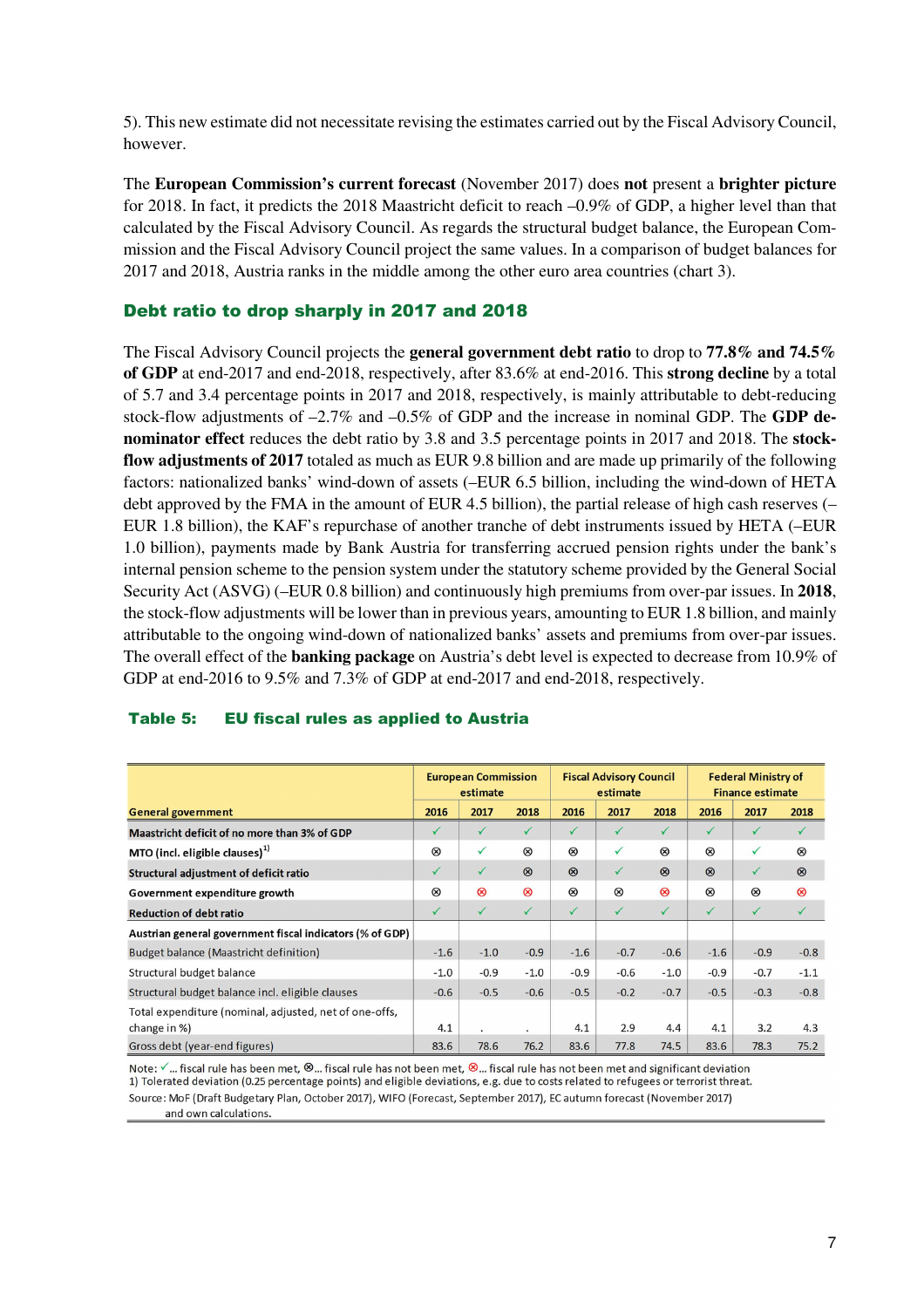## Chart 3 Budget balances in the euro area 2017 and 2018



Source: European Commission autumn forecast (as of November 2017).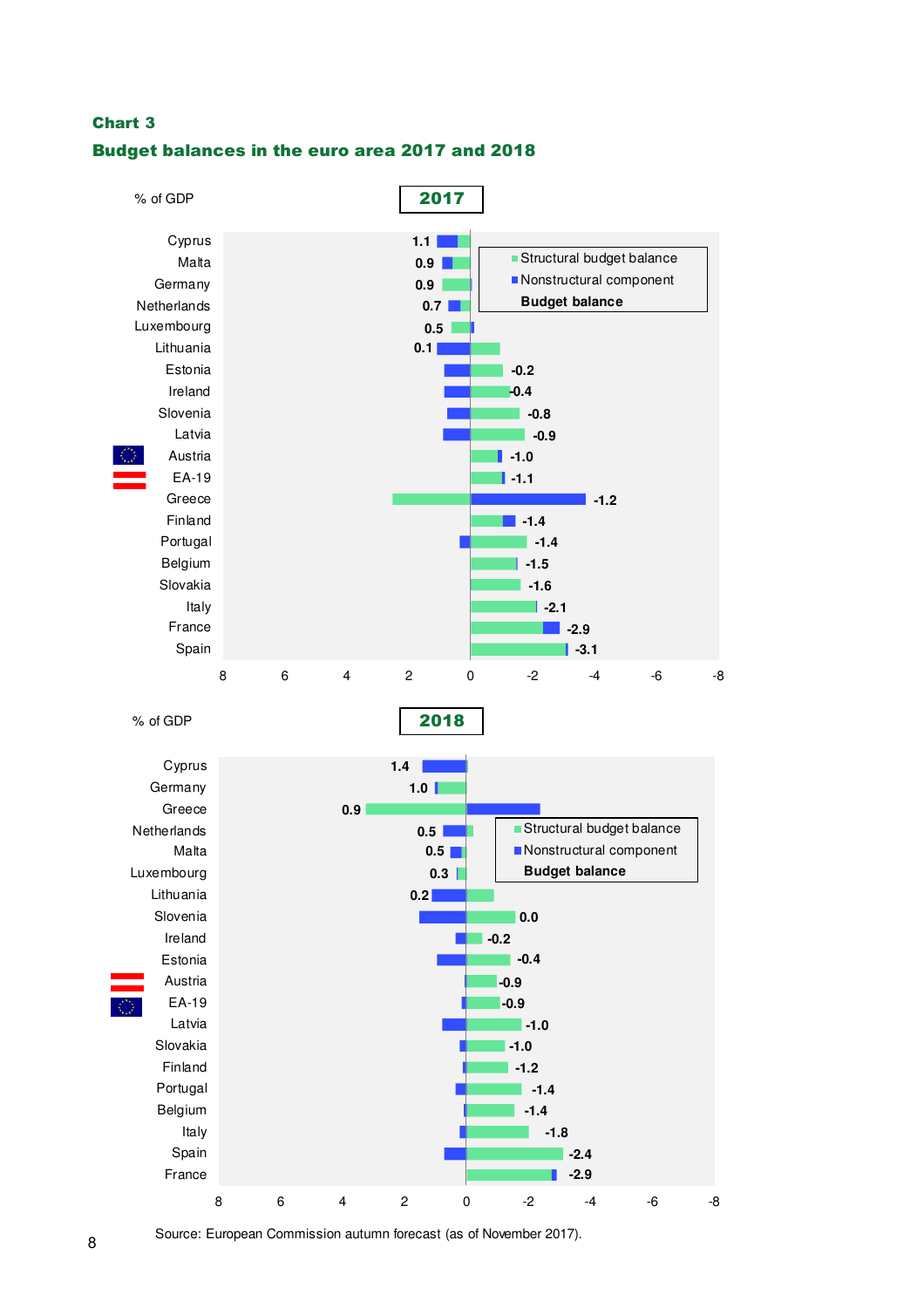## Agreed national fiscal rules to be tested for viability as Austria's 2012 Stability Pact entered full implementation in 2017

By signing the **European fiscal compact**, Austria has committed itself to enshrine in **national law** the **medium-term budgetary objective (MTO)** of a maximum general government structural deficit of 0.5% of GDP and to implement an **automatic correction mechanism** to counteract deviations from the MTO if necessary. Austria fulfilled this obligation by adopting the **2012 Austrian Stability Pact (ÖStP)** (Federal Law Gazette I No. 30/2013), which enforces compliance with a maximum structural general government deficit of 0.45% of GDP<sup>13</sup> **starting from 2017**.

**Regional and local governments have fulfilled the Maastricht deficit requirements** as set out in the 2012 ÖStP **until 2015** but may have **deviated** from the objective in **2016**, according to the report on **2013–2016 budgetary outcomes** in light of the 2012 ÖStP issued recently by Statistics Austria.

According to the report, the **structural deficit requirements were met only to some extent in 2016**. While there were clear deviations at the federal level (incl. social security funds) and at the regional level (incl. Vienna), local governments as a whole fulfilled the structural budget requirements. However, there are still some unresolved questions regarding the interpretation of individual provisions in the 2012 ÖStP; therefore, Statistics Austria was unable to provide final results for the assessment of compliance for 2016.

The Fiscal Advisory Council has the following comments on the current interpretation of the 2012 ÖStP and the relevant calculation methods for applying the national fiscal rules:

- By referring to the Stability and Growth Pact (SGP) or an analogous description of rules, the 2012 ÖStP essentially provides for the application of the EU fiscal rules to the regional and local government levels (regional breakdown, including divested public entities). Practice has shown, however, that the **interpretation of national fiscal rules differs strongly in certain areas from the interpretation of EU rules; also, at present, the interpretation of the 2012 ÖStP** seems to be **unclear in parts and controversial among the contracting parties** (central, regional, local authorities).
- The **implementation of fiscal rules** need not be completely identical with the implementation of EU rules, but must be achieved in a way so that **compliance with the EU's general government fiscal rules is ensured**.
- The **control accounts** that have to be maintained by the central and the regional governments as well as the **interpretation and practical application of the rules should be publicly accessible** to enhance transparency and ensure the application of the correction mechanism.
- The 2012 ÖStP prescribes only an **ex-post assessment** of budgetary outcomes, which is made very **late**, i.e. in the fall of the following year. The **European Commission**, in turn, assesses Austria's overall compliance with the EU's fiscal rules under the **European Semester** in the spring. This assessment includes both an **ex-post and an ex-ante assessment** of Austria's compliance with the EU's fiscal rules on the basis of the European Commission's spring forecast.
- The 2012 ÖStP does not provide clear guidance on the **role of the Fiscal Advisory Council** and the **interfaces** between the Fiscal Advisory Council and the other **entities involved in the assessment process as set out in the 2012 ÖStP** (Statistics Austria, Court of Auditors, coordinating bodies). The Fiscal Advisory Council is charged with the timely monitoring of fiscal rules compliance and with observing **developments** that trigger, prolong or terminate the **correction mechanism** as set out in Article 7 Federal Law Gazette I No. 30/2013 and provide recommendations if applicable.<sup>14</sup>

 $\overline{a}$ 

<sup>13</sup> In the stability program, the MTO for 2017 to 2019 was set at 0.5% of GDP.

<sup>14</sup> The open questions resulted in particular from the fact that the Fiscal Advisory Council was established only in 2013, after the adoption of the 2012 ÖStP.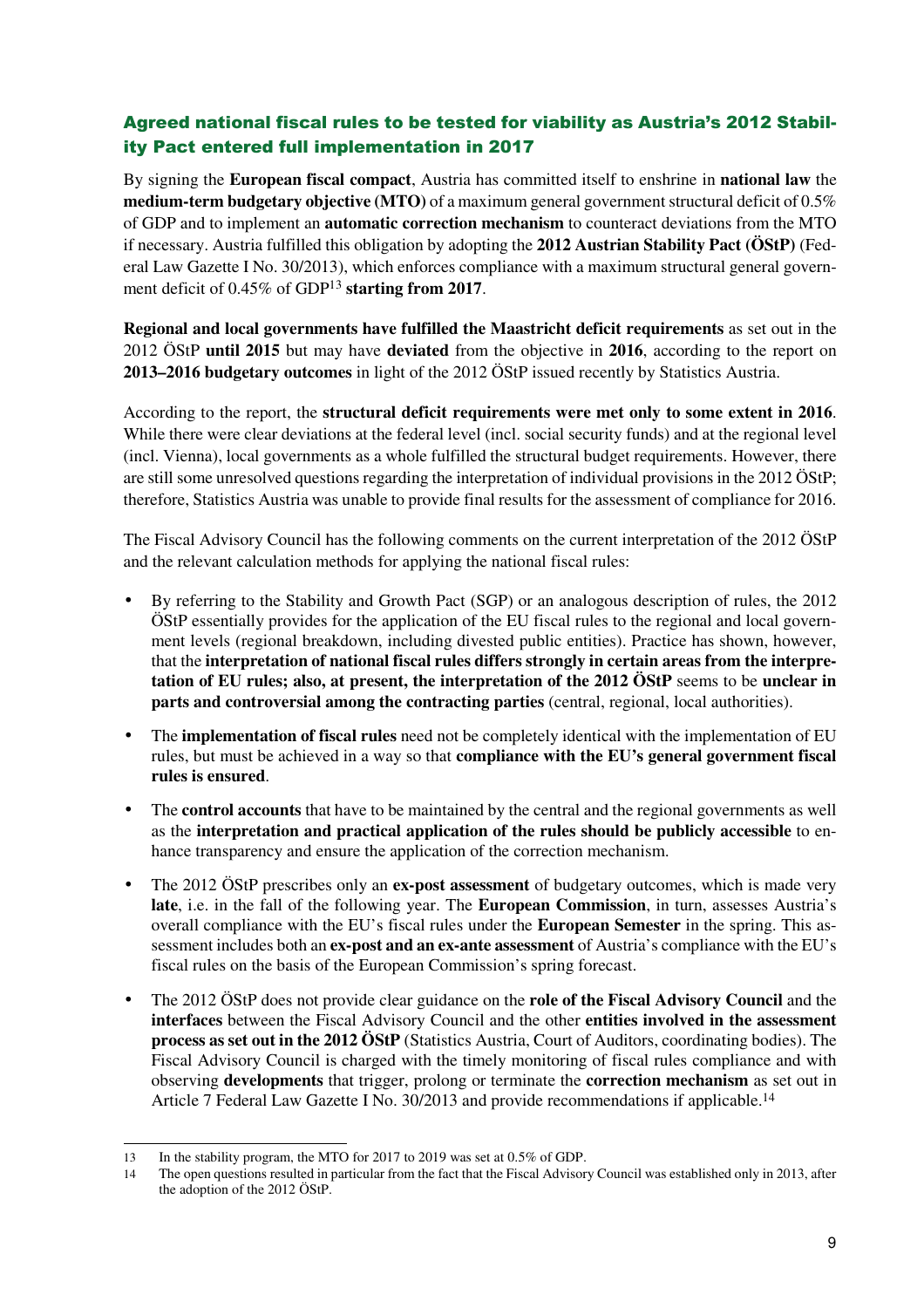# Budgetary measures for 2016 and 2017

The **federal government's activities** during the 25<sup>th</sup> legislative period focused on the following targets:

- complying with EU-wide fiscal rules,
- strengthening investment in education, universities, research and development, and infrastructure to support growth and employment,
- taking measures to enhance internal and external security as well as to cope with the immigration of refugees, and
- continuing structural reforms in pensions, health care, public administration, subsidies, the labor market and taxes.

To implement this strategy, **numerous tax- and expenditure-related measures** and some **structural reforms** have been taken that have effects on the budget in the 2016 to 2018 observation period. Outlined below are the most important measures, which will in many areas also influence fiscal developments beyond this period:<sup>15</sup>

- **The 2015/2016 tax reform,** aimed to reduce the tax burden by more than EUR 5 billion: the **tax relief** took effect on January 1, 2016, and has been achieved mainly through **wage and income tax**. In addition, the tax burden on the corporate sector was lowered by increasing the **research premium**  and the tax allowance for the issue of **employee shares**. The tax reform is to be **funded** primarily **by revenue-side measures to combat tax fraud** in the order of EUR 1.9 billion (in particular the obligation to issue receipts and use a cash register and the authorization of fiscal authorities to inspect bank accounts), through **tax increases** (e.g. partial VAT increase, increase of tax on capital gains and dividends and of capital gains tax on real estate sales; abolition of tax exemptions) and through **selffinancing** effects of the tax reform (i.e. increased tax revenues through higher growth). **On the expenditure side**, around EUR 1.1 billion in spending are planned to be cut to finance the tax reform through a **"cost containment path for administration"** as well as through cuts in **subsidies**.
- **Reduction of nonwage labor costs:** The reduction of the employer contribution to the **insolvency contingency fund** by 0.1 percentage points (–EUR 0.1 billion) as from January 1, 2016, has been followed by a two-stage reduction of employer contributions to the **Family Burden Equalization Fund** from 4.5% in 2016 to 3.9% in 2018 (2017: –EUR 0.5 billion; 2018: –EUR 0.9 billion). Furthermore, the financial **burden on farmers was lowered** by partly suspending one quarterly social insurance contribution (for health and accident insurance and the public pension plan; assessment base for January 2017 = fourth quarter of 2016).<sup>16</sup>
- **Additional funding** has been earmarked for **universities and universities of applied sciences** from 2016 to 2020 (EUR 1.1 billion in total). In mid-**2017**, the **performance agreement** for the 2019 to 2021 period was concluded with the universities, providing for a rise in funding by EUR 1.35 billion in total. The agreement does not provide for the introduction of a **capacity-oriented** subject-related **funding of universities**. According to a decision by the Council of Ministers of November 8, 2016, EUR 700 million were to be provided for **research** until 2021. This plan was not implemented (not accounted for in the financial framework of the central government for the period from 2018 to 2021). Moreover, **EUR 1 billion** (funding extended until 2021) have been provided for upgrading the broad-

 $\overline{a}$ 15 Not mentioned here are measures that were taken in previous years and that may have sustained effects, such as the 2011 "Loipersdorf package," the 2012 First and Second Stability Act, and the 2014 Tax Code Amendment Act.

<sup>16</sup> One-off relief of EUR 90 million from the reserves of the farmers' health insurance fund; in turn, permanent suspension of fixed benefits under the health care and social assistance benefits act of (most recently) EUR 31 million per annum for the benefit of the regional health insurance funds (Gebietskrankenkassen).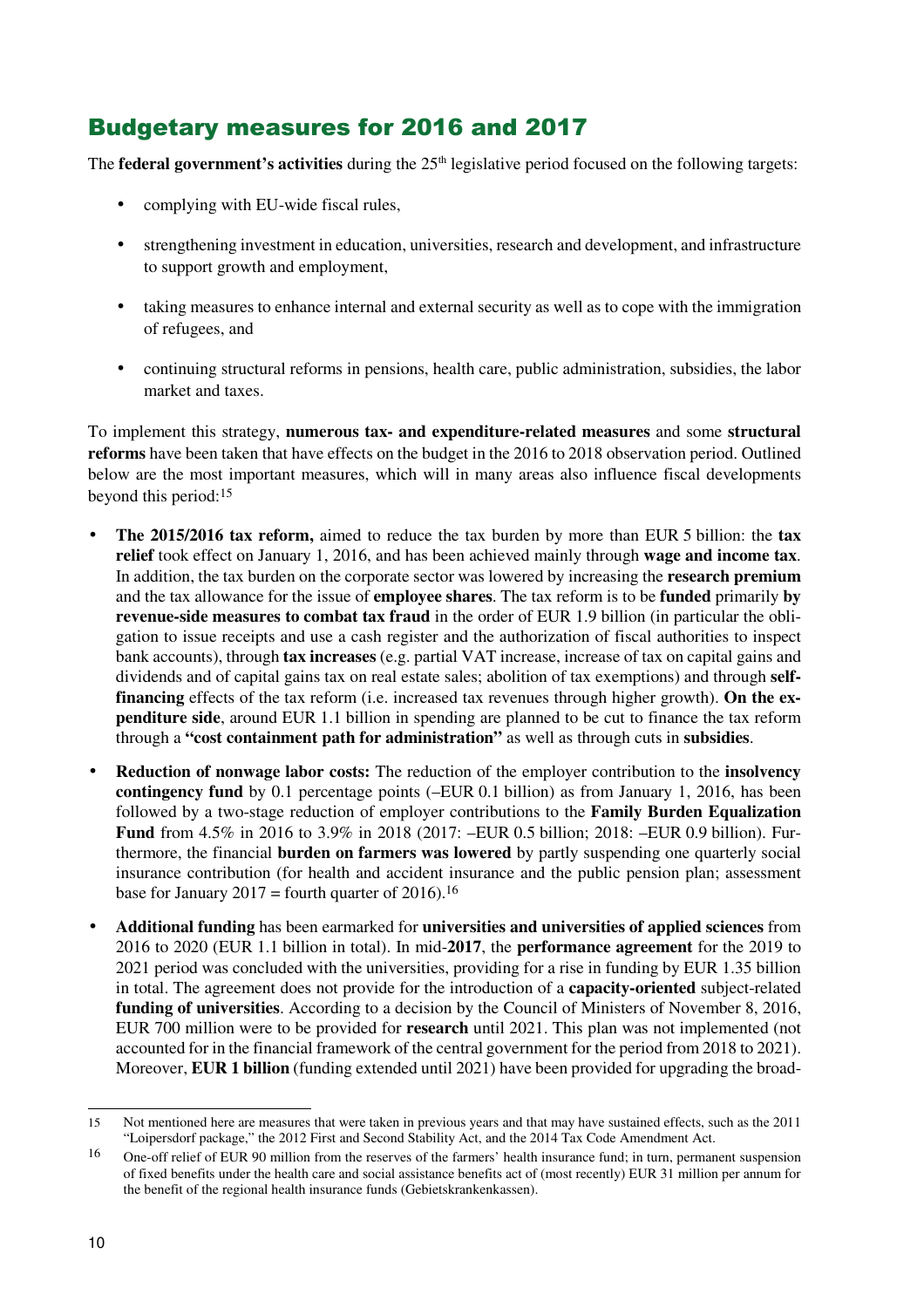band network in Austria; so far, little use has been made of this funding. Furthermore, work on drawing up a **housing sector program** involving both nonprofit and private investors (housing cooperatives, private residential investors) and funded through a housing bank and the European Investment Bank has been ongoing since 2016. Moreover, central government funds have been made available for 2017 and 2018 to **local governments** to invest in the modernization of infrastructure, similar to the additional investment premium for SMEs. Subsidies per investment project cover a maximum of 25% of the total costs of local infrastructure projects.

- **Economic policy packages and deregulation act:** Following a **start-up package** (totaling EUR 185 million until 2020) adopted in the summer of 2016 and providing i. a. for the suspension of nonwage labor costs for a start-up's first three employees, an **investment premium** was adopted in October 2016 which entitles **SMEs** to a reimbursement of up to 10% of their additional investment costs in 2017 and 2018, at a budgetary cost of EUR 87.5 million each year; an initiative to facilitate share ownership by employees was also adopted. The "**act on the fundamental principles of deregulation**" stipulates i. a. that as from mid-2017 for any new regulation that requires additional bureaucratic effort or has an additional financial impact a comparably complex regulation be suspended (if possible).
- **Education reform and family support measures:** This includes a strengthening of **school autonomy** and increased funds for the development of **all-day schools**. According to draft legislation, from 2018 to 2025, a total of EUR 428 million are to be allocated to infrastructural measures for afternoon childcare at primary and lower-secondary schools, EUR 248 million to covering teacher costs at primary and lower-secondary schools, and EUR 74 million above all to academic secondary schools. The **family allowance** was raised by 4% in 2016. Another rise (by 1.9%) will enter into force in January 2018.
- **Administrative reform:** Measures are to be implemented on the basis of reports by the **Committee for the Reform of Competencies and Deregulation**, which was established in 2014 (final report of June 2015), and recommendations by the **Austrian Court of Audit.** The implementation of the reform is expected to focus on smaller projects with low financial savings. Originally, the implementation was supposed to be regularly reviewed by an independent **monitoring unit** and to be documented twice a year in a progress report (in cooperation with the Court of Audit). This plan has **not yet** been **implemented**.
- **Pensions and the labor market: Structural reforms** encompass, among other measures, the **introduction** of a **part-time pension** scheme (reduced working hours for older employees with partial compensation for lost income) as of the beginning of 2016 and a **bonus-penalty system** as an incentive to employ older workers, which did not enter into force as the respective target values were reached. Labor-market policy instruments such as integration subsidies and combined wages serve to re-integrate older workers into the labor market. From 2018 onward, young adults who are unemployed will be able to benefit from a **training guarantee** up to the age of 24, and a **skilled workers scholarship** for up to three years will be available for people who have only completed compulsory education. In addition, the Council of Ministers decided in November 2016 to increase the **meanstested top-up benefits** for low-income pensioners to EUR 1,000 starting in 2017 and to pay out an **additional pension benefit** (EUR 100 per retiree) (cost: approximately EUR 180 million). Under its **2017/2018 work program** of spring 2017, the federal government launched, in particular, the **employment bonus** (reimbursement of nonwage labor costs for additional employees for three years as of July 2017, total volume: EUR 2.1 billion) and the "**20,000 employees campaign"** geared at older long-term unemployed persons until mid-2019 and involving pilot projects in 2017 (100% reimbursement of wage and nonwage labor costs for public and non-profit institutions; total volume: EUR 0.8 billion).
- **Fiscal sharing arrangement:** In 2016, a new **fiscal sharing arrangement** was adopted for the period from 2017 to 2021, which, beginning in 2017, provides **additional funds** for regional and local governments amounting to EUR 300 million a year, as well as one-time funding of EUR 125 million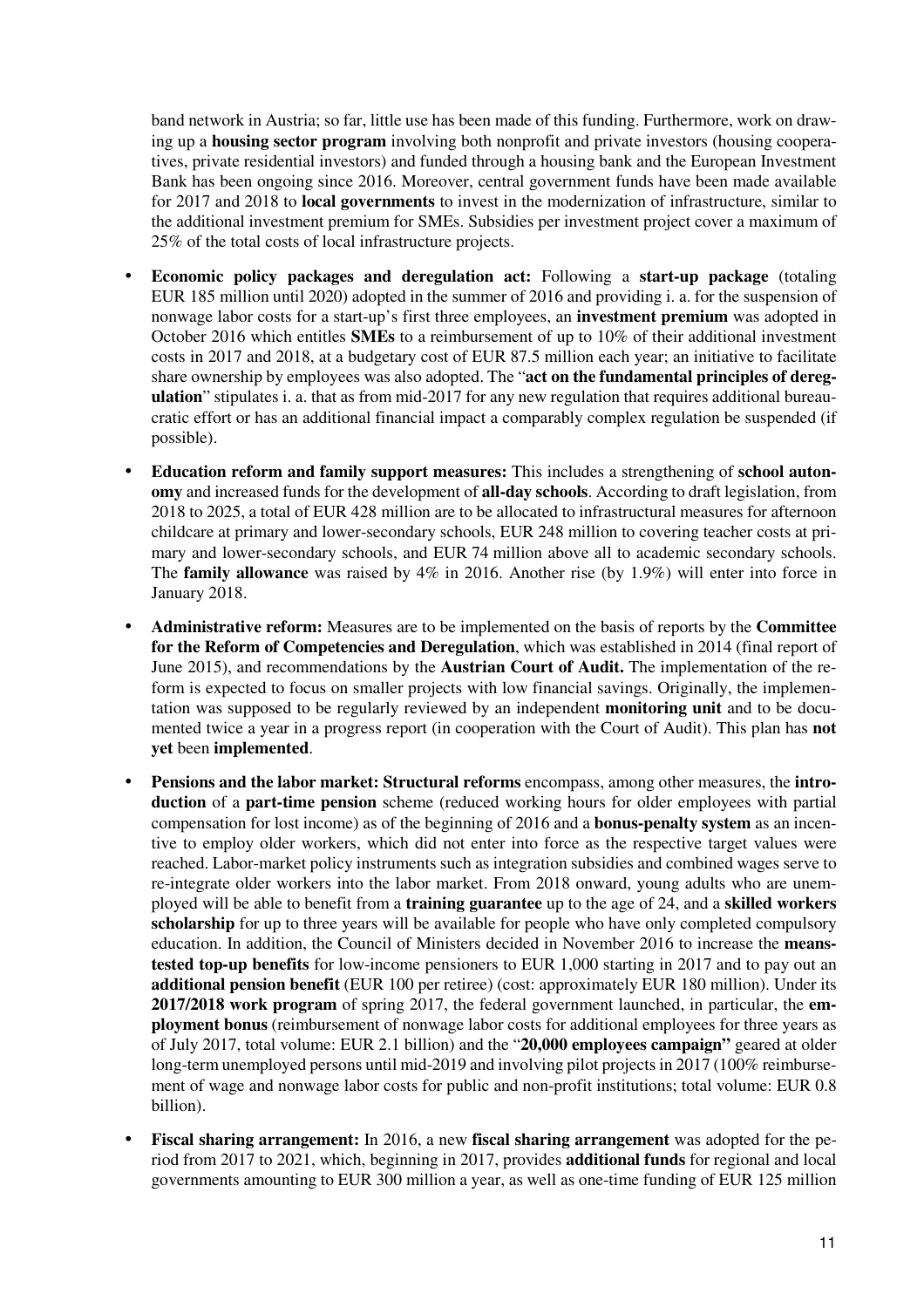for expenses related to migration and integration. Beginning in 2018, setting rates for employers' and employees' contribution to the **promotion of residential buildings** will be entirely the responsibility of regional governments. At the same time, **building regulations** are to be unified throughout Austria. Early steps toward greater **task orientation** were taken as well. The amount of funding for **kindergartens**, for example, will be tied to certain criteria, starting in 2018. As of 2019, the same will apply to **primary and lower-secondary schools.** In addition, **harmonized guarantee limits**, together with a uniform calculation method, have been agreed upon for all government levels as of 2019 and a **ban on speculation** has also been agreed upon. However, the chosen objectives of disentangling joint tasks, mixed funding and transfers of funds as well as defining ways to strengthen the regional governments' autonomous tax management have not been adequately reflected in the current fiscal sharing arrangement for 2017 to 2021. Nonetheless, central, regional and local governments have agreed, inter alia, to prepare a **federal government reform** by the end of 2018, based on the work of the Austrian Convention, and to further analyze the question of **tax autonomy** in several working groups.

- **Long-term care:** As of the beginning of 2018, **regional governments** may no longer make **claims** for **compensation** from the assets of residents of long-term care institutions or their relatives (constitutional provisions in the General Social Security Act). The central government made a commitment to partly reimburse the related loss in income in the amount of EUR 100 million. A **value adjustment** is planned for the **long-term care fund** (currently EUR 350 million), beginning in 2018 (+4.5% per annum). As a **cost containment path** for long-term care, a maximum annual increase of 4.6% of costs was agreed upon for the period from 2017 to 2021. Cost reductions are to be reached i. a. through better medication management in long-term care institutions. Concrete measures have not been taken in this area yet.
- **Health care:** The newly adopted health sector arrangement between the central, regional and local authorities for the period from 2017 to 2021, in accordance with Article 15a of the Federal Constitutional Law (B-VG), is in large part similar to previous agreements. The Austrian Health Care Structure Plan (ÖSG) and the Regional Health Care Structure Plans (RSG) are the key planning tools for providing health care services on both the federal and the regional level. What is new is that compliance with the ÖSG und RSG will now be **compulsory for primary care doctors as well**. The establishment of primary care units (PVEs) will in future be guided by the RSG. PVEs are to be established in the form of practice networks, but also as central group practices or as PVEs that are integrated into hospitals. The **central and complex question of cross-sectoral financing** was not resolved. The **cost containment path** for the **health sector**, however, was extended as part of the fiscal sharing negotiations. The current rise in expenditure of 3.6% per annum is to be reduced to 3.2% per annum by 2021.
- **Parliamentary bills of October 12, 2017: Partners' income** will **cease to be taken into account** when determining the amount of **long-term jobless benefits** (as of July 2018); **contractual fees** (1% of gross rent for three years) for rental contracts will no longer be charged (–EUR 60 million); **extension** of the agreement (pursuant to Article 15a B-VG) on the **creation of more kindergarten places until 2018** (central government: EUR 52.5 million; cofinancing share for regional governments: 35% or a maximum of EUR 18.4 million); **higher increases in pension payments in 2018, especially for low-income pensioners** (+2.2% for pensions of up to EUR 1,500) and no adjustment for high-pension earners (EUR 4,980 and higher); doubling of budget funds for the **professional integration of persons with disabilities** to EUR 90 million as of 2018. **Boarding costs for vocational students** are to be covered by funds from the Protection of Wages on Insolvency Fund; the EUR 124 **fee on terminations of employment contracts** will **cease to be charged** as of 2020. According to first estimates, all these measures together will have an effect on the budget of more than EUR 500 million. Moreover, it was decided to broadly **align blue-collar workers' rights to those of white-collar workers**; however, the majority of these alignments will only be implemented as of 2021. Key issues here are the improvement of the level of protection from dismissal and uniform rules for the continued remuneration in the event of illness.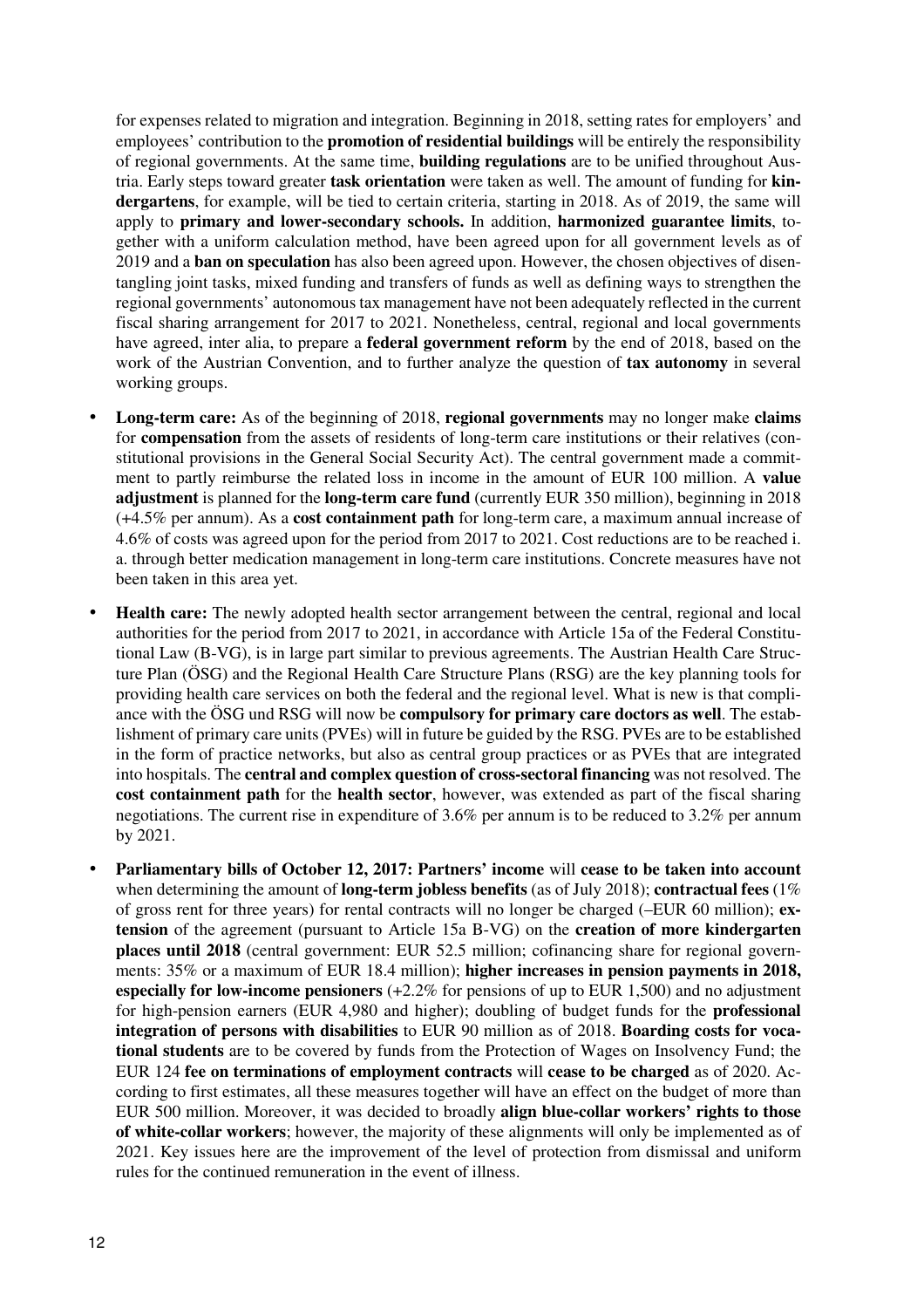• **Debt brake**: the **2012 Austrian Stability Pact** (2012 ÖStP) introduced a multidimensional system of **national fiscal rules ("debt brake"), effective as of 2017.** These national fiscal rules, which support compliance with EU requirements, establish not only subsectoral and regional contributions to the maximum permissible structural deficit (central government and social insurance institutions: 0.35% of GDP; regional and local governments: 0.1% of GDP), but also a budget buffer ("control account") that can be used to temporarily fund a deficit overrun of up to 1.6% of GDP.<sup>17</sup>

# **Conclusions**

Overall, the **observation period from 2016 to 2018** is characterized by the following developments:

- a **significant acceleration of economic growth** amid relatively high unemployment and a low level of nominal interest rates, following four years of moderate growth of below 1% of GDP;
- a **series of individual measures** by the federal government, leading to a **number of smaller structural changes** regarding e.g. elements of the education reform adopted in 2017 or the transfer to the regional governments of rate setting competences regarding the contribution to the promotion of residential buildings and of tax revenues from the contribution to the promotion of residential buildings according to the fiscal sharing agreement for 2017 to 2021;
- measures by the federal government to **revive the economy**, in particular the labor market, investment activity and private consumption;
- an **initially countercyclical fiscal path** (broadly) in line with **EU fiscal rules**. For **2018**, the Fiscal Advisory Council's current forecast predicts a **procyclical fiscal stance** unless additional countermeasures are taken. Moreover, a number of **"significant" breaches** of EU fiscal rules **cannot be ruled out** for 2018.
- a **strong decrease of the general government debt ratio** (as a percentage of GDP) **as of 2017, enhanced by one-off effects** (sale of assets of winding-down banks, payments related to the takeover of pension commitments of Bank Austria in 2017).

The Fiscal Advisory Council believes that **several key reforms have yet to be implemented.** The **Fiscal Advisory Council**, and, to some extent, also other organizations (such as the Austrian Court of Audit, the European Commission, the IMF and the Committee for the Reform of Competencies and Deregulation), have called for these reforms **for years**, but due to their complexity, differing interests and widespread impact, they have been delayed repeatedly. These key reforms are in particular:

• **disentangling public tasks undertaken jointly by different levels of government** (stronger coherence of tasks, revenue and spending responsibilities) in tandem with measures to **reduce the administrative burden**. **Federal government reform** should be aimed at implementing broad-based transparency and begin with a critical **task review ("Who does what?")**, followed by a **reform of competencies and structures** undertaken jointly by different levels of government;

 $\overline{a}$ 17 The 2012 Austrian Stability Pact enshrined in law the requirement to achieve a balanced structural budget (–0.45% of GDP) from 2017 onward. Austria's 2017–2019 medium-term objective (MTO) of –0.5% of GDP deviates from the 2012 ÖStP.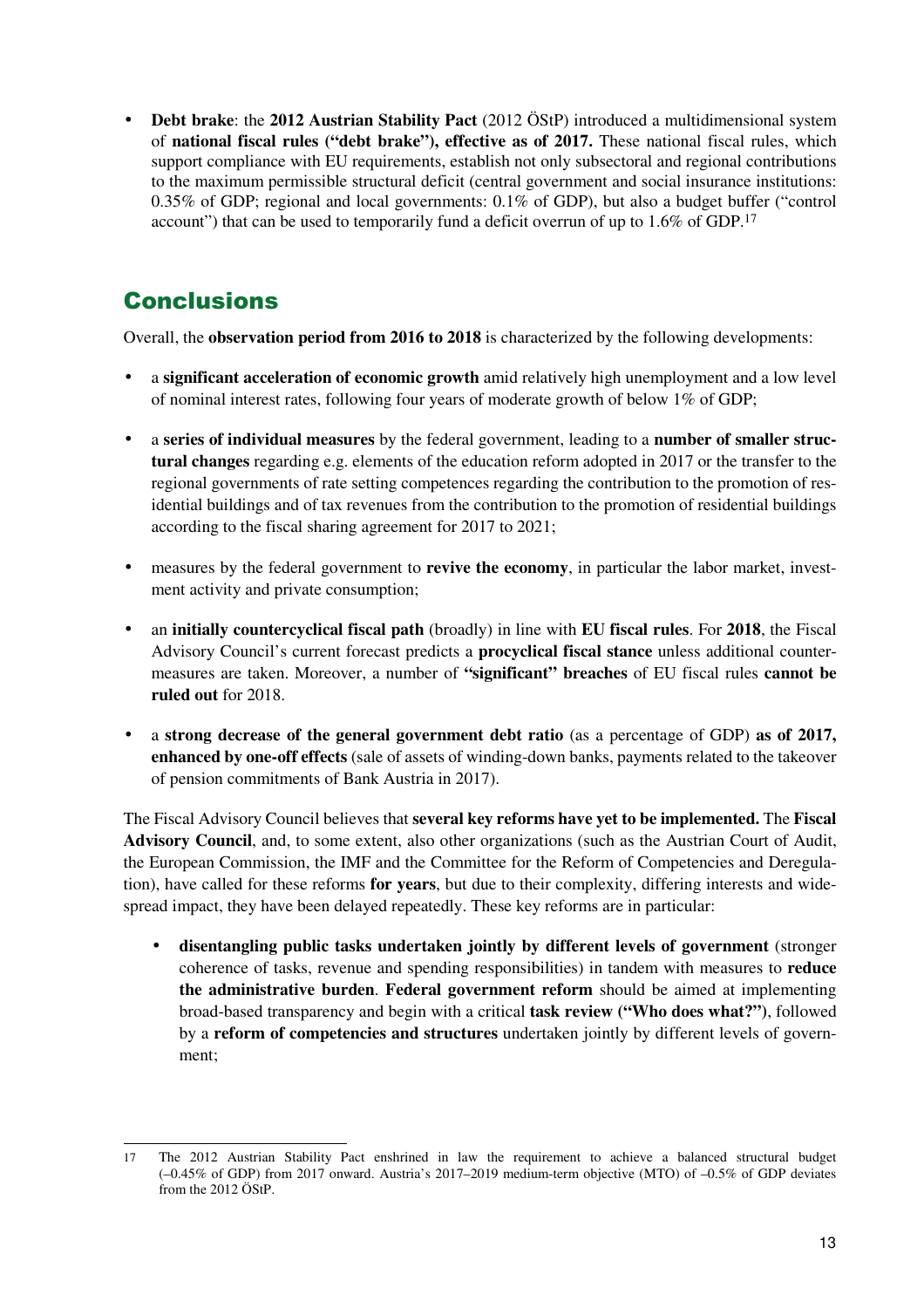- Implementing **structural reforms** aimed at enhancing efficiency and sustainability in particular in the **labor market, education, subsidies, health care, pensions and long-time care**;
- designing a comprehensive **tax reform plan** that aims to **reduce the tax burden on labor**, close **tax loopholes** and **harmonize tax bases**;
- introducing greater **transparency regarding the transfer of funds** between public entities of the state (including, in particular, extra-budgetary entities).

The **low interest rate environment**, which reduces interest payments for government debt, and the gradual expiry of bank aid measures currently facilitate important reforms that **reallocate budget expenditure** toward future-oriented areas such as research and development, education or climate protection, and which may require additional funding. The budgetary flexibility caused by the low interest environment will decrease in the coming years, however.

Today's low interest rate level can be assumed not to continue **in the long run.** At the same time, **demographic developments** are expected to create **additional costs**. **Box 1** provides a summary of the results of a study by the Office of the Fiscal Advisory Council (Grossmann and Schuster, 2017) on the **longterm development of costs for long-time care in Austria.** A summary of the **international Fiscal Advisory Council workshop** on "**Fiscal Policy and Ageing**" is available at https://www.fiskalrat.at/en/workshops/fiscal-policy-and-ageing.html.

### Box 1: Long-time care costs might go beyond agreed cost containment path

The fiscal sharing agreement for 2017 to 2021 defines a **cost containment path for spending on longterm care for the elderly**, capping the increase in **gross spending at the regional and local government level** at EUR 4.5 billion (2021), up from EUR 3.6 billion (2016). However, according to projections of the Office of the Fiscal Advisory Council,18 local and regional government spending on long-term care will rise to up to EUR 5.2 billion in 2021 (depending on the underlying scenarios) in the absence of costcutting measures. In 2021, the long-term care cost overrun could therefore range from EUR 8 million to EUR 685 million (table 6). At the same time, an adjustment for inflation of **earmarked subsidies from the long-term care fund** and a **supplemental annual funding** for regional and local government budgets (EUR 300 million) were agreed upon.

**Long-term care** falls under the responsibility of the **regional governments**, but is cofinanced across all levels of government. The **central government** currently contributes just over **one-half to public funding** (of long-term care for the elderly) (2016: share of central government 51%, share of regional and local governments 49%). The Fiscal Advisory Council expects the funding share of the regional and local governments to rise to at least 52% in 2021 (federal government: 48%). In this context, transfers to the long-term care fund are set to edge up gradually, from EUR 350 million (with the federal government contributing two-thirds and the local and regional governments one-third) in 2016 and 2017 to EUR 417 million by 2021, subject to annual inflation adjustments of 4.5%. The long-term care fund in its present form will be phased out at end-2021, however. **Spending on in-home and institutional long-term care differs widely across Austria's provinces**. The available public data explain the differences only to some extent (e.g. with regard to different staff-to-resident ratios in institutional care). These gaps highlight a need for **comparative studies across Austria's provinces**, which would at the same time serve to collect information on **best practices**.

 $\overline{a}$ 18 Grossmann, B. and P. Schuster (2017). Langzeitpflege in Österreich: Determinanten der staatlichen Kostenentwicklung. Study commissioned by the Fiscal Advisory Council. Vienna.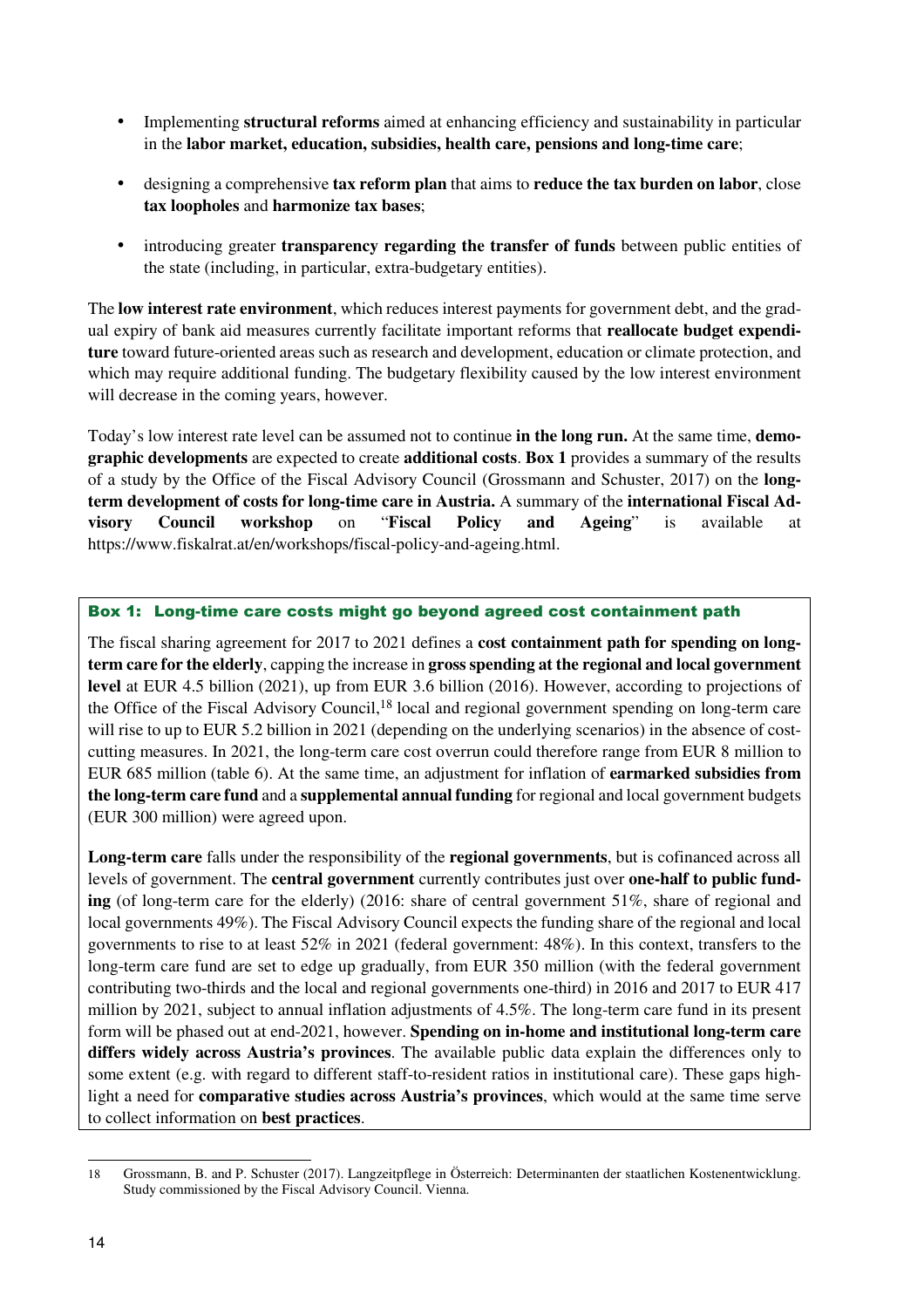### Table 6: Cost containment path according to 2017 fiscal sharing agreement and long-term care cost developments

| <b>EUR million</b>                                  | 2016  | 2017  | 2018  | 2019  | 2020  | 2021  |
|-----------------------------------------------------|-------|-------|-------|-------|-------|-------|
| Long-term care costs for regional and local         |       |       |       |       |       |       |
| governments:                                        |       |       |       |       |       |       |
| Target: 2017 fiscal sharing agreement <sup>1)</sup> | 3,572 | 3,736 | 3,908 | 4,087 | 4,275 | 4,472 |
| Scenario: FISK AWG <sup>2)</sup>                    | 3,558 | 3,731 | 3,924 | 4,126 | 4,348 | 4,590 |
| Scenario: FISK_S1 <sup>3)</sup>                     | 3,544 | 3,701 | 3,876 | 4,059 | 4,261 | 4,480 |
| Scenario: FISK_S2 <sup>4)</sup>                     | 3,633 | 3,888 | 4,171 | 4,471 | 4,800 | 5,157 |
| Growth: 2017 fiscal sharing agreement               | 151   | 164   | 172   | 180   | 188   | 197   |
| Growth: FISK AWG                                    | 137   | 173   | 192   | 202   | 222   | 242   |
| Growth: FISK S1                                     | 123   | 157   | 175   | 183   | 201   | 220   |
| Growth: FISK S2                                     | 212   | 255   | 283   | 300   | 328   | 357   |
| Endowment long-term care fund:                      | 350   | 350   | 366   | 382   | 399   | 417   |
| Central government share                            | 233   | 233   | 244   | 255   | 266   | 278   |
| Regional government share                           | 117   | 117   | 122   | 127   | 133   | 139   |

1) Growth according to cost containment path as defined in 2017 fiscal sharing agreement (+4,6% per annum as of 2017;

2) Fiscal Advisory Council (FISK) and Ageing Working Group (AWG) scenario: population forecast: EUROPOP2015;

prevalence: constant in terms of age/gender; formal care: constant.

3) S1 = scenario 1. As in FISK AWG, but relative share of healthy life years increasing.

4) S2 = scenario 2. As in FISK\_AWG, but

Source: Grossmann and Schuster, 2017.

In **2015**, **general government gross spending** on long-term care for the elderly totaled EUR 5.6 billion or 1.6% of GDP. This segment of social care spending (2015: EUR 100 billion or 29.4% of GDP) comprises regional and local government spending on in-home and institutional long-term care services (EUR 3.4 billion), federal long-term care benefits (EUR 2.0 billion), benefits for long-term care leave and replacement benefits (bridging benefits) as well as subsidies for 24/7 long-term care (in sum EUR 0.2 billion). **Net general government long-term care spending for the elderly** totaled EUR 4.3 billion or 1.3% of GDP in 2015 (total gross spending minus private contributions and reimbursements from recipients of long-term care amounting to EUR 1.3 billion). As long-term care is closely linked with health care, overall costs are likely to be higher when health care costs are included.

The Fiscal Advisory Council forecasts **general government spending on long-term care for the elderly** to keep rising, from 1.3% of GDP (2015) to GDP ratios ranging from 1.4% to 1.9% by **2030**, and further to a range of 1.9% to 3.6% by **2060**, depending on the underlying scenarios. Deviations in the results of individual scenarios are driven by diverging assumptions about morbidity, the propensity to seek formal public long-term care as well as the indexation of unit costs.

The average annual **growth rates of long-term care costs** are projected to lie between 4.4% and 6.2% in the period from 2015 to 2030, depending on the underlying scenarios. While spending on **long-term care benefits**, dampened by below-average inflation adjustments, is projected to grow at average rates of 2.5% to 5.2% per year, **net spending on (formal) long-term care services** will increase more rapidly (between 5.8% and 7.8% per year). Spending on subsidized **24/7 long-term care** – which was considered to be a substitute for institutional long-term care in the projection – is expected to rise at above-average rates ranging from 4.2% to 7.0% per year. Chart 4 shows the annual growth contributions of long-term care costs for major components (i. a. **demography and unit costs for long-term care services**).